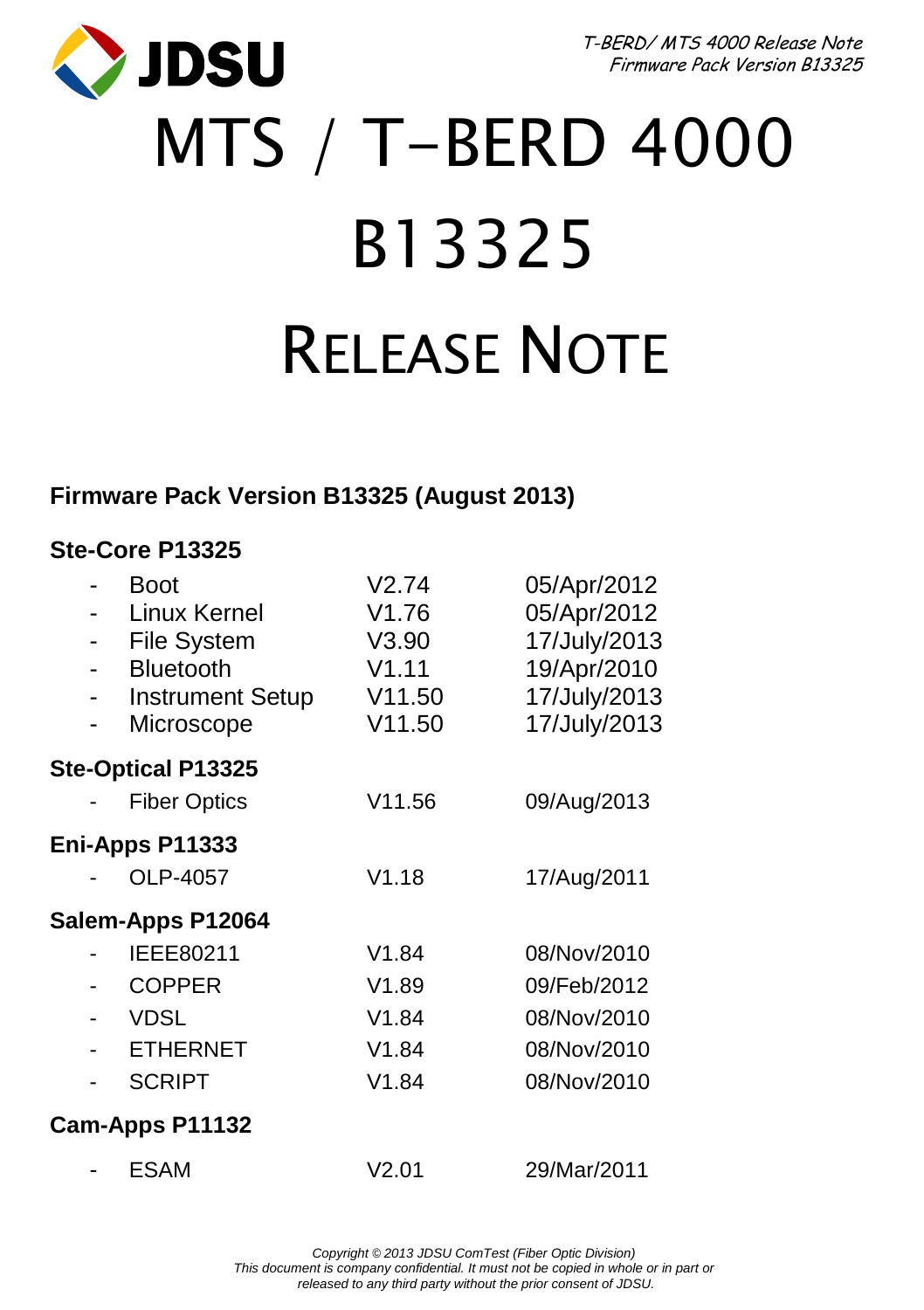

## **CONTENTS**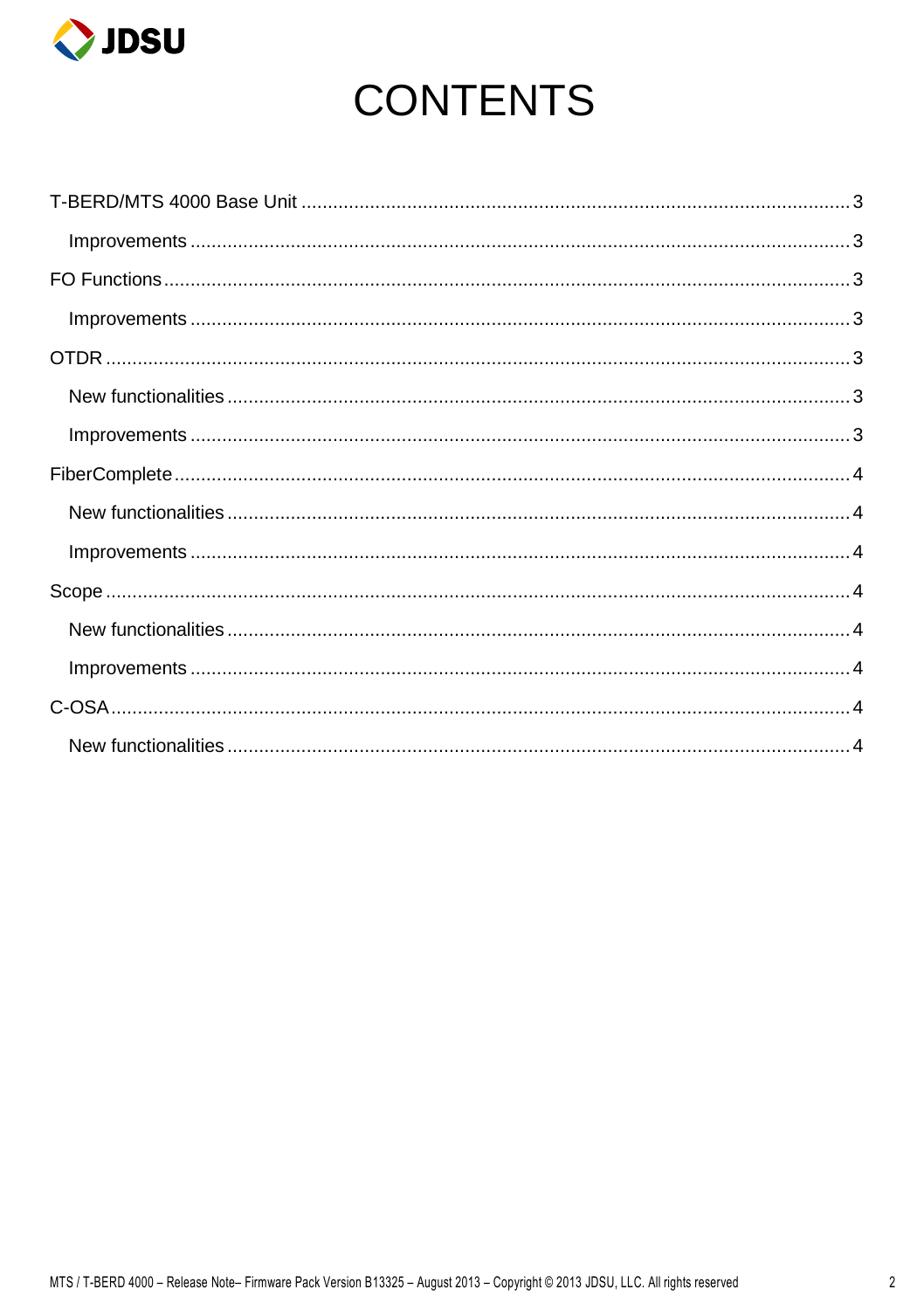

## <span id="page-2-0"></span>T-BERD/MTS 4000 Base Unit

#### <span id="page-2-1"></span>*Improvements*

- $\triangleright$  Better auto IP detection
- $\triangleright$  Improved screen saver management
- $\triangleright$  When doubleclicking into the directory, subdirectories are shown
- $\triangleright$  The USB stick on the USB keyboard is now shown

## <span id="page-2-2"></span>FO Functions

#### <span id="page-2-3"></span>*Improvements*

 $\triangleright$  When generating PDF two times for the same file, the unit now longer hang up

## <span id="page-2-4"></span>**OTDR**

#### <span id="page-2-5"></span>*New functionalities*

- > New FTTA-SLM
- $\triangleright$  New management of OTDR icons on instrument setups, as well as new OTDR interface, this with Expert and SmartOTDR applications (replaces Construction/Quick Link Test/Fault locator modes)
- $\triangleright$  New setup organization: file and link setups now on setup page (no longer part of the file page)
- $\triangleright$  New event icons for table and SLM mode
- SLM: Addition of diagnostic information on failed events
- $\triangleright$  New Optipulses licence

#### <span id="page-2-6"></span>*Improvements*

- Updated default setup for singlemode OTDR
- $\triangleright$  Ability to store only one trace, even if the save mode is set to all traces
- $\triangleright$  Improved PDF reporting when there is no event
- $\triangleright$  SLM: addition of the distance unit on linear graph
- $\triangleright$  SLM: no longer display of graph when starting acquisition
- $\triangleright$  On report, event type is now provided, pass/fail is shown on respective events and FTTA acronyms are now available
- $\triangleright$  On report, the linear view is provided only when SLM licence is available
- $\triangleright$  Improved coherence between trace/events mode and manual measurements mode